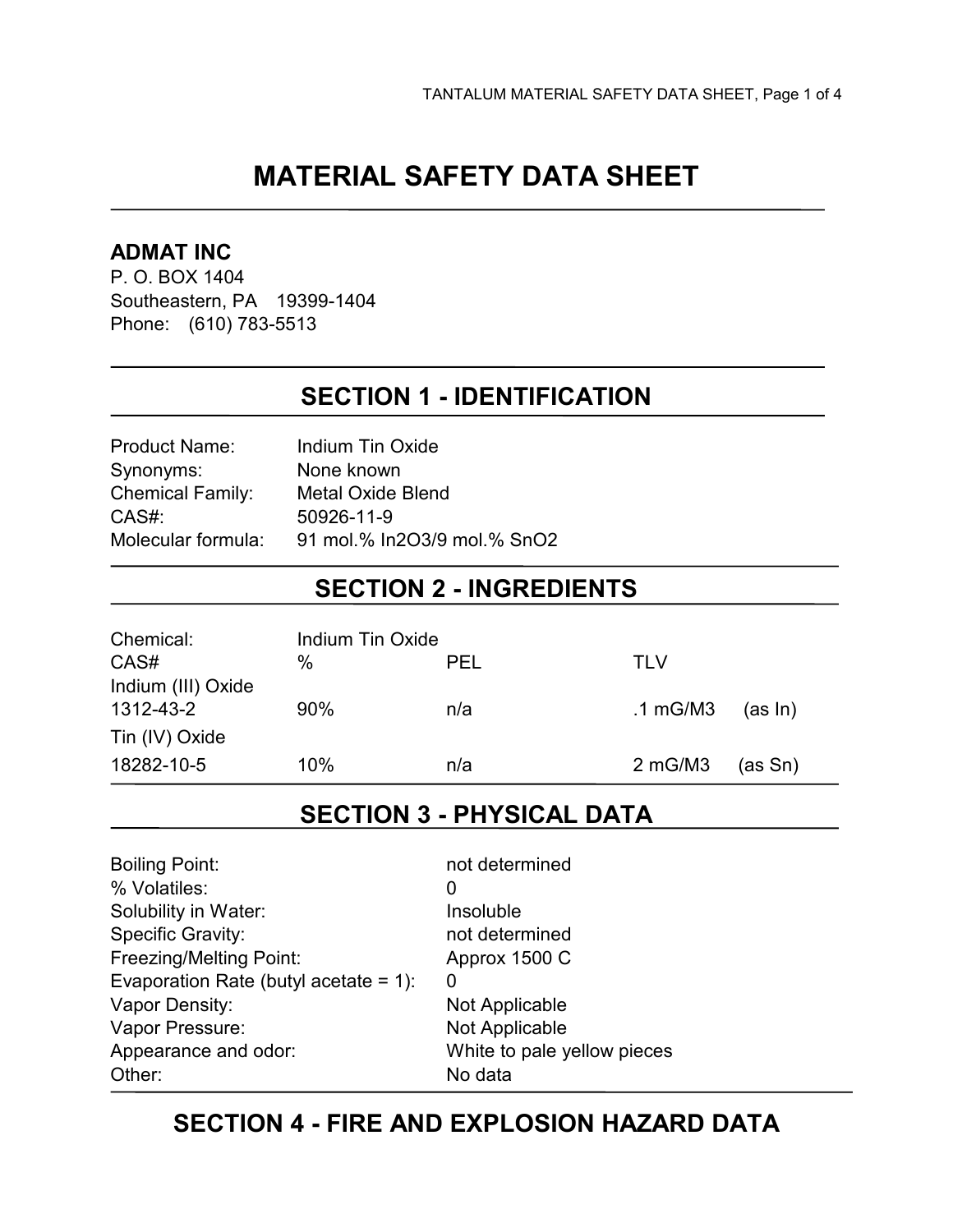| Flash Point:               |       | <b>None</b>    |
|----------------------------|-------|----------------|
| Flammable Limits in Air.   | Low:  | Not applicable |
|                            | High: | Not applicable |
| Auto-ignition Temperature: |       | <b>None</b>    |

Extinguishing Media:

Product is not flammable. Use fire fighting techniques that suit the surrounding fire.

Protective Equipment:

Use normal firefighting procedures which include wearing NIOSH/MSHA approved self-contained breathing apparatus, flame and chemical resistant clothing, hats, boots, and gloves.

### **SECTION 5 - HEALTH DATA**

OSHA (PEL): Indium Tin Oxide has no OSHA PEL listed.

ACGIH (TLV): TLV for In and its compounds (as  $\ln$ ) = 0.1 mg/m3. (as Sn) = 2 mg/m3.

A. ANIMAL TOXICITY

| LD50:  | No data |
|--------|---------|
| LC50:  | No data |
| Other: | No data |

B. EFFECTS OF EXPOSURE

#### ACUTE EFFECTS

Ingestion: Exposure to Indium Compounds may cause bone, joint and hear pain. Tooth decay and gastrointestinal disorders may also result. Experiments with animals indicate that indium exposures may result in weight loss, reduced appetite and water consumption, kidney and liver damage, paralysis, and damage to the brain, heart, and spleen.

Skin Contact: Generally the product does not cause irritation

Eye Contact: May cause irritation

Inhalation: Mild pulmonary irritation. Mild benign pneumoconiosis (stenosis) may result from chronic long term exposure to tin dust and fumes.

**Other:** No classification data on carcinogenic studies are available.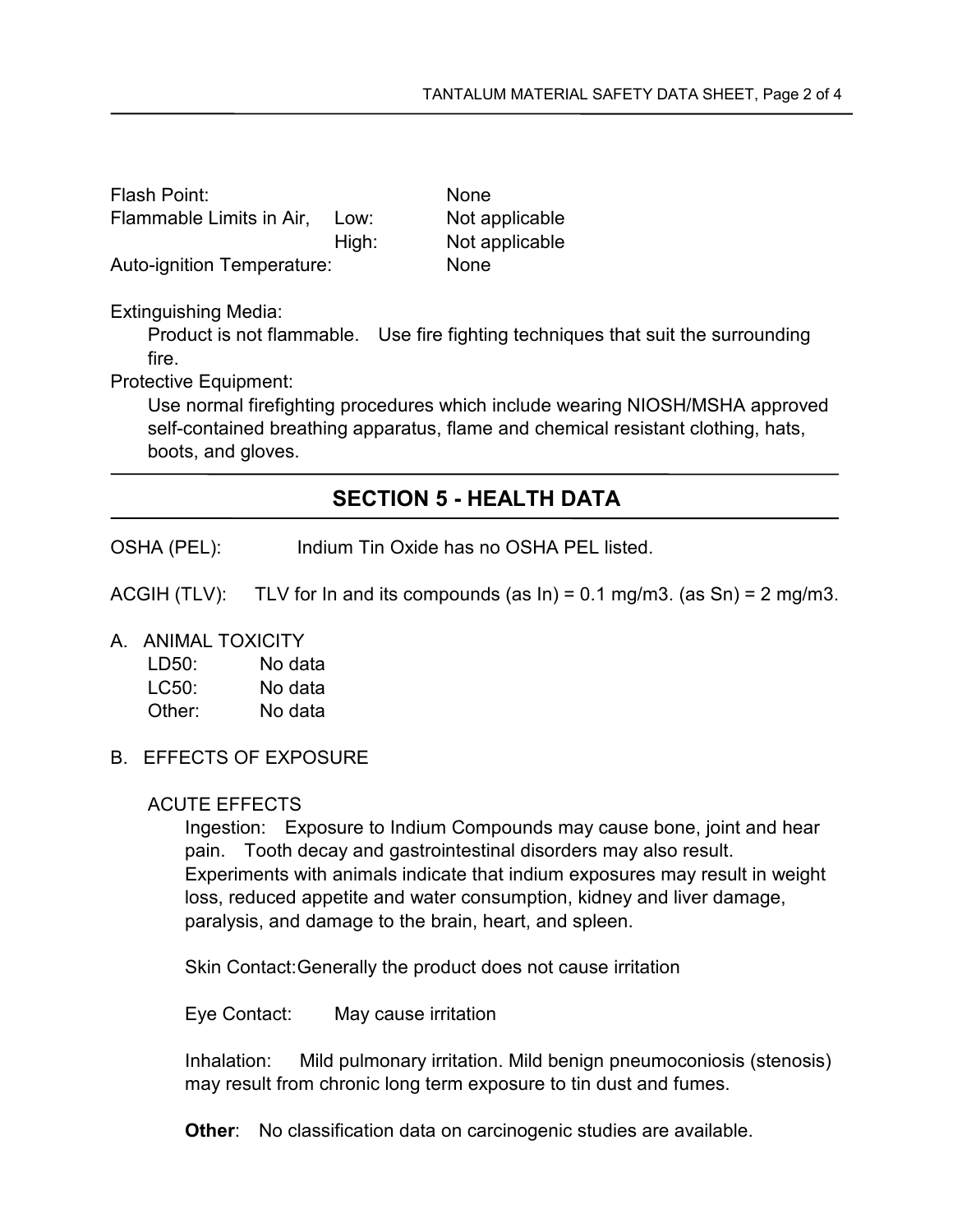#### EMERGENCY AND FIRST AID PROCEDURES

Ingestion: Induce vomiting Skin Contact: Flush with soap and water Eye Contact: Immediately flush eyes, including under eyelids, with large amounts of wate for at least 15 minutes. Call a physician. Inhalation: Remove to fresh air.

## **SECTION 6 - REACTIVITY**

Incompatibility: No dangerous reactions known Hazardous Decomposition Products: None known. Stability: Stable Hazardous Polymerization: None known. Other: Avoid acids